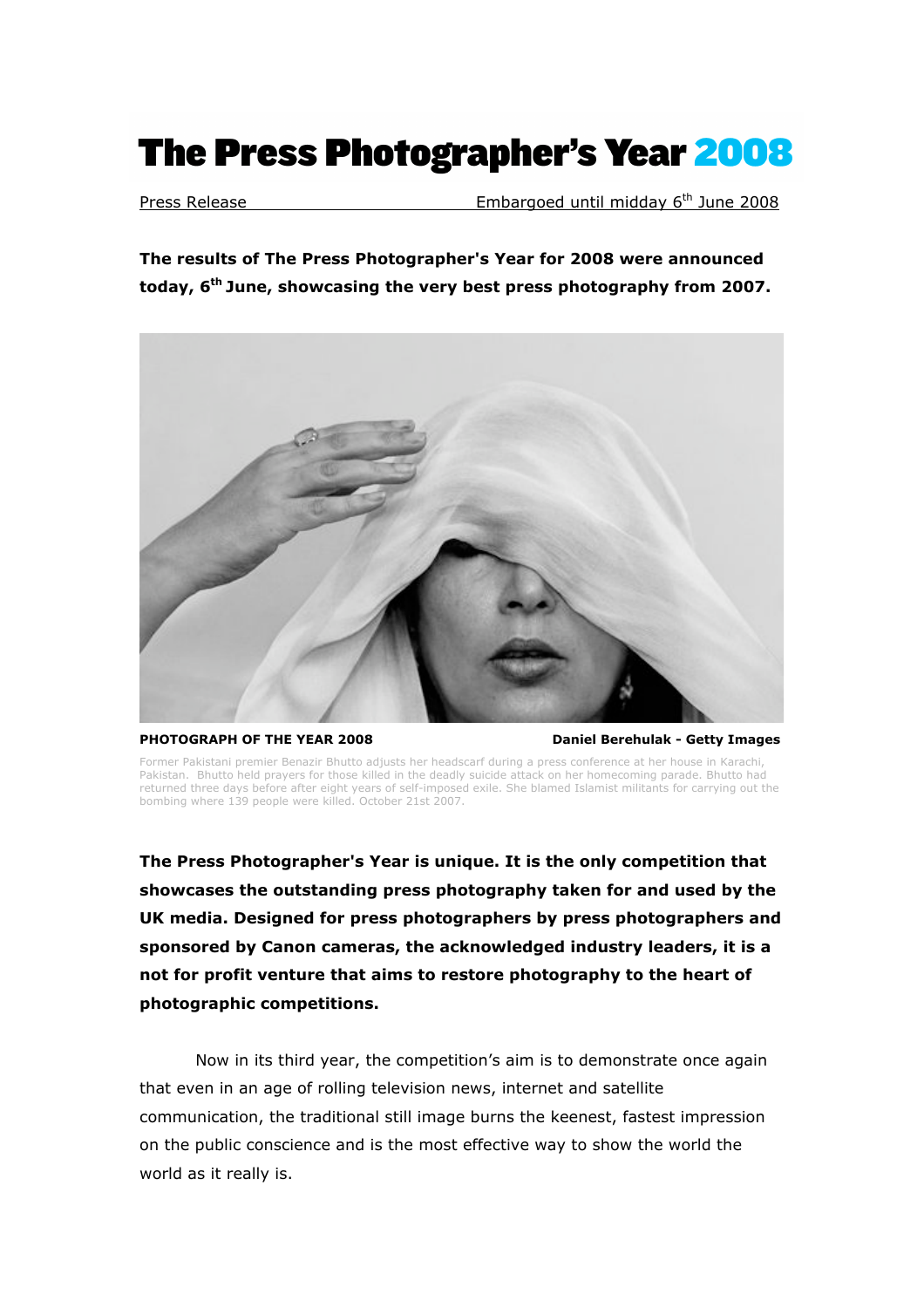The category winners, together with many other powerful, moving, and sometimes humorous entries which form a comprehensive review of the year, will feature in the book *Assignments 3 – The Press Photographer's Year* Its publication by the PPY Press on Saturday  $5<sup>th</sup>$  July 2008 will coincide with the opening of the exhibition at the National Theatre's Lyttelton Foyer on London's South Bank.



**FIRST PRIZE: Sports Specialist Folio Gareth Copley – Press Association** England's Michael Vaughan during their warm up match at Colombo Cricket Club ground, Colombo, Sri Lanka. 21st November 2007.

### **The Results for 2008**

- PHOTOGRAPH OF THE YEAR Daniel Berehulak Getty Images FIRST PRIZE: NEW FOLIO OF THE YEAR Daniel Berehulak - Getty Images FIRST PRIZE: LIVE NEWS Andrew Parsons - Press Association FIRST PRIZE: NEWS **Peter Macdiarmid - Getty Images** FIRST PRIZE: FEATURES Nigel Dickinson FIRST PRIZE: PHOTO ESSAY DAVID BEDAVID BAVID BEDAVID PRIZE: PHOTO ESSAY FIRST PRIZE: PORTRAITS Charles McQuillan - Pacemaker Press FIRST PRIZE: ARTS AND ENTERTAINMENT Bryan O'Brien - The Irish Times FIRST PRIZE: SPORTS FOLIO OF THE YEAR Andy Hooper - Daily Mail FIRST PRIZE: SPORTS SPECIALIST FIRST PRIZE: SPORTS ACTION Andy Hooper - Daily Mail FIRST PRIZE: SPORTS FEATURES DATE: Darren Staples - Reuters FIRST PRIZE: MULTIMEDIA Sean Smith – The Guardian
- 

FOLIO OF THE YEAR Gareth Copley - Press Association

**The results can be found at: http://www.theppy.com/content/results2008**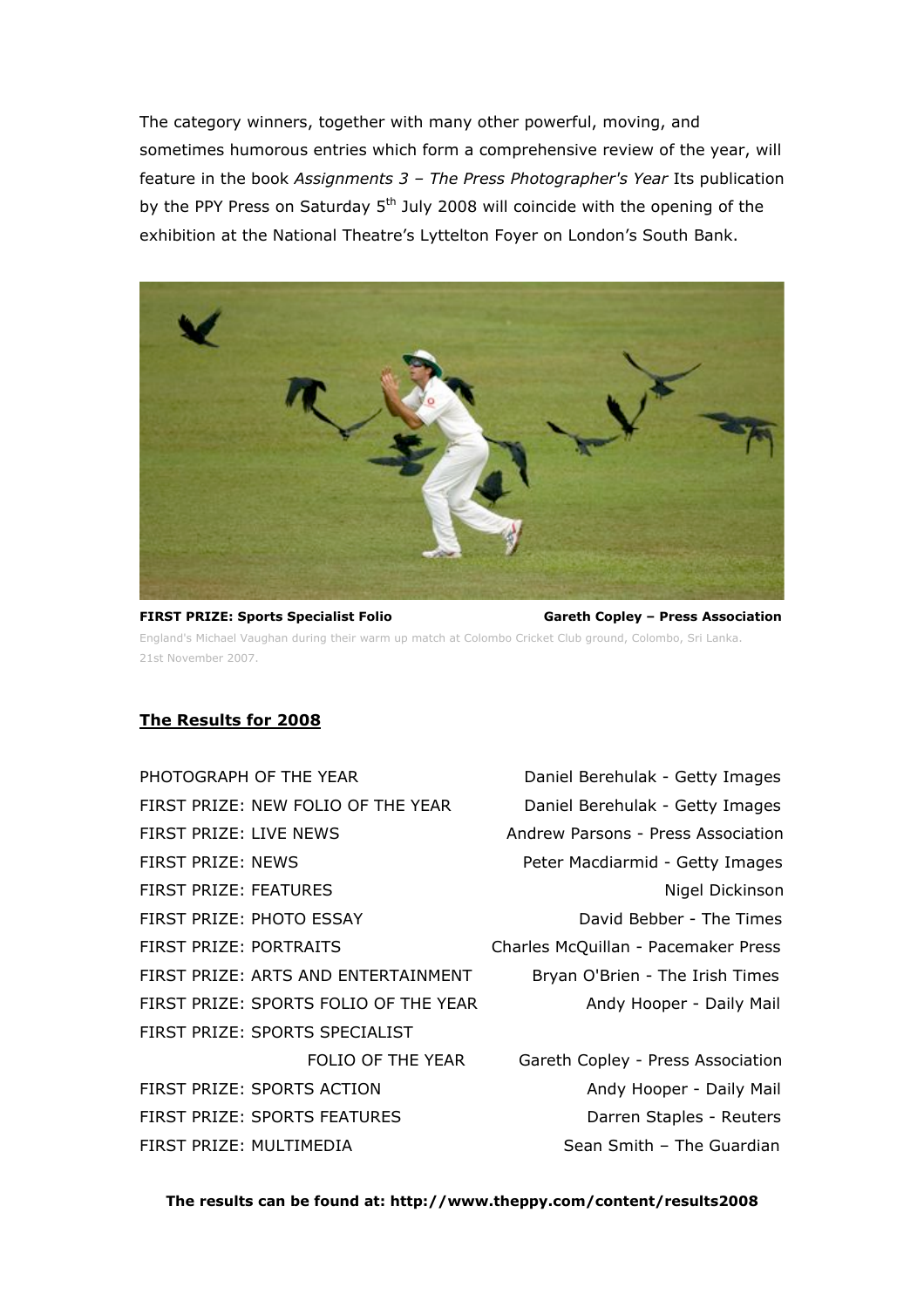The star prize, a 15" Apple MacBook Pro, will be awarded to the winner of the "Photograph of the Year". The MacBook Pro is the industry standard laptop, and is meticulously designed for maximum performance in a minimum size. We are offering the range-topping "special order" 2.6GHz Intel Core 2 Duo processor, with 2Gb of RAM and the high-speed 200GB 7200rpm hard drive.

Each of the category winners will receive a Apple iPod Touch as well as a copy of Apple's highly acclaimed photo software Aperture 2.

All entrants will be invited to the invitation-only Prize-giving and Private View on 8th July and will receive a copy of this year's book *Assignments.*

### **About the awards**

Presented in association with the British Press Photographers' Association, entries were invited from all professional photographers working in and for the UK media.

325 photographers based in over 25 countries throughout Europe, as well as China, Thailand, India, USA, Australia, Argentina, Israel, and Singapore submitted over 7,500 photographs online using the dedicated server at www.theppy.com using a custom-designed and -built uploading, and entry solution developed in collaboration with Talking Pixels. Uniquely, the site then allowed photographers to edit their selection online right up until the final minute before the deadline. When it launched in 2006, The Press Photographer's Year was the first open competition in the world to use a completely electronic entry system.

All the images were put before a panel of distinguished photographers, including Robert Capa Gold Medal winner Clive Limpkin, the Daily Mail's Colin Davey and three times Sports Photographer of the Year Bob Martin. Rejecting remote judging by website, the jurors met in a closed two-day session to view and discuss every submitted entry using both slide shows and hard copy prints.

An edit of 146 pictures has been made by the jury from the 7,500+ submitted and 13 prizes have been awarded. All these photographs have been selected to represent the extraordinarily high standard of entries that were received. The complete edit will be featured in the forthcoming book *Assignments 3 - The Press Photographer's Year, and will feature in the* accompanying exhibition which runs at the National Theatre's Lyttelton foyer from  $5<sup>th</sup>$  July to  $30<sup>th</sup>$  August.

An interactive slideshow with all these featured photographs can be found at http://www.theppy.com/results2008/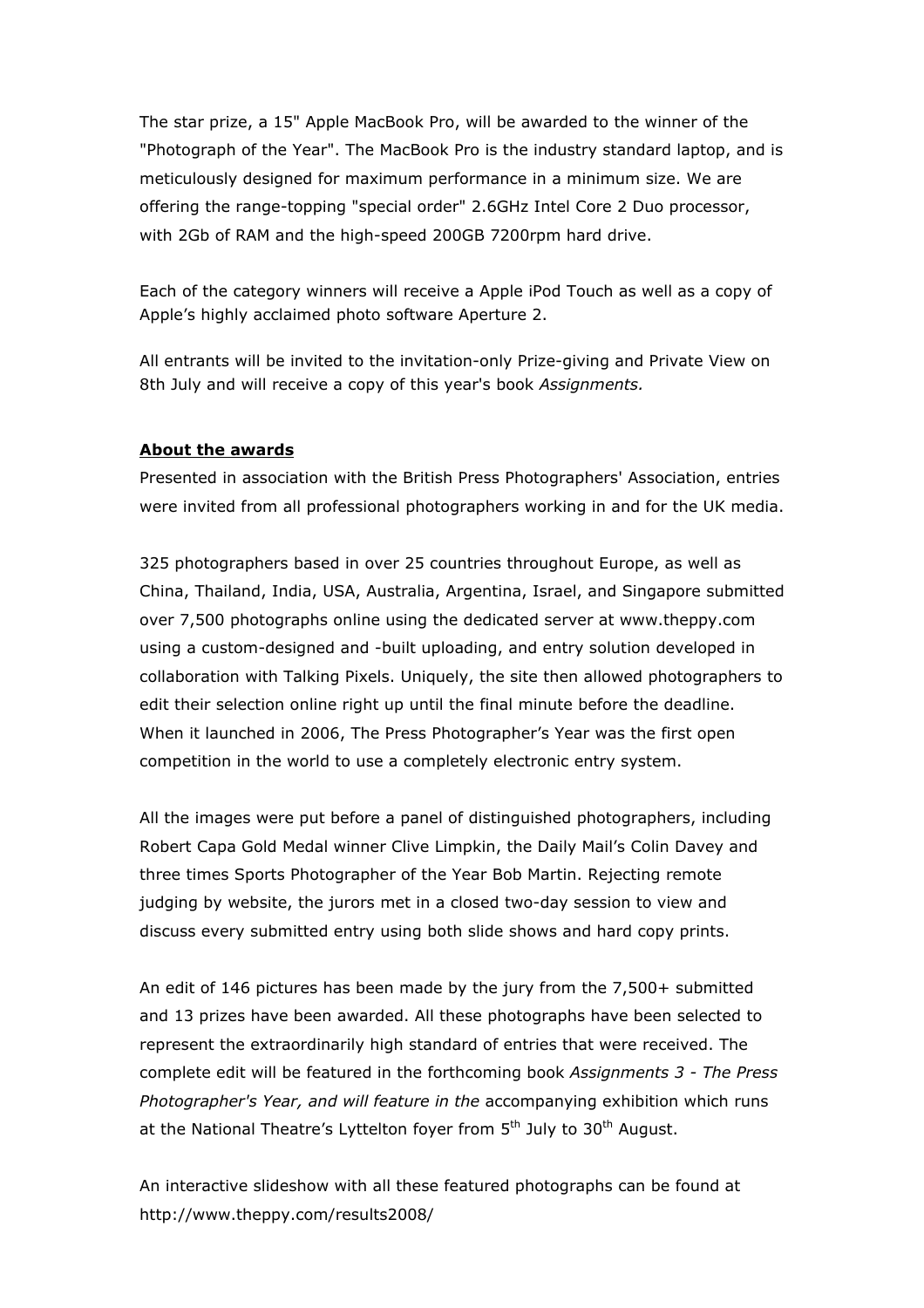

**FIRST PRIZE: Sports Action Andy Hooper - Daily Mail** The Chelsea Captain John Terry is accidently kicked in the face by the Arsenal player Abou Diaby during the Carling Cup Final. 25th February 2007.

### **The Book**

A permanent record of the final edit will be captured in the 128 page soft back book *Assignments 3 - The Press Photographer's Year*, published by the PPY Press to coincide with the exhibition. It has been designed by Stuart Smith, the creative force behind 2006 and 2007's Assignments series, and whose unique approach helped make *Five Thousand Days* an international bestseller for the BPPA. More of his exceptional work can be found in *Inferno* by James Nachtwey and *Snaps* by Elliot Erwitt. http://www.smith-design.com

### **The Exhibition**

Outstanding press photography returns to the National Theatre on London's South Bank. The Lyttelton theatre's 4000 square foot foyer will once again provide the setting for an exhibition of all the selected photographs from the competition. It runs from Saturday  $5<sup>th</sup>$  July to Saturday 30<sup>th</sup> August and has a potential footfall of 200,000 people over the six week period. Open Monday to Saturday from 9.30 am to 11pm, admission is FREE. http://www.nationaltheatre.org.uk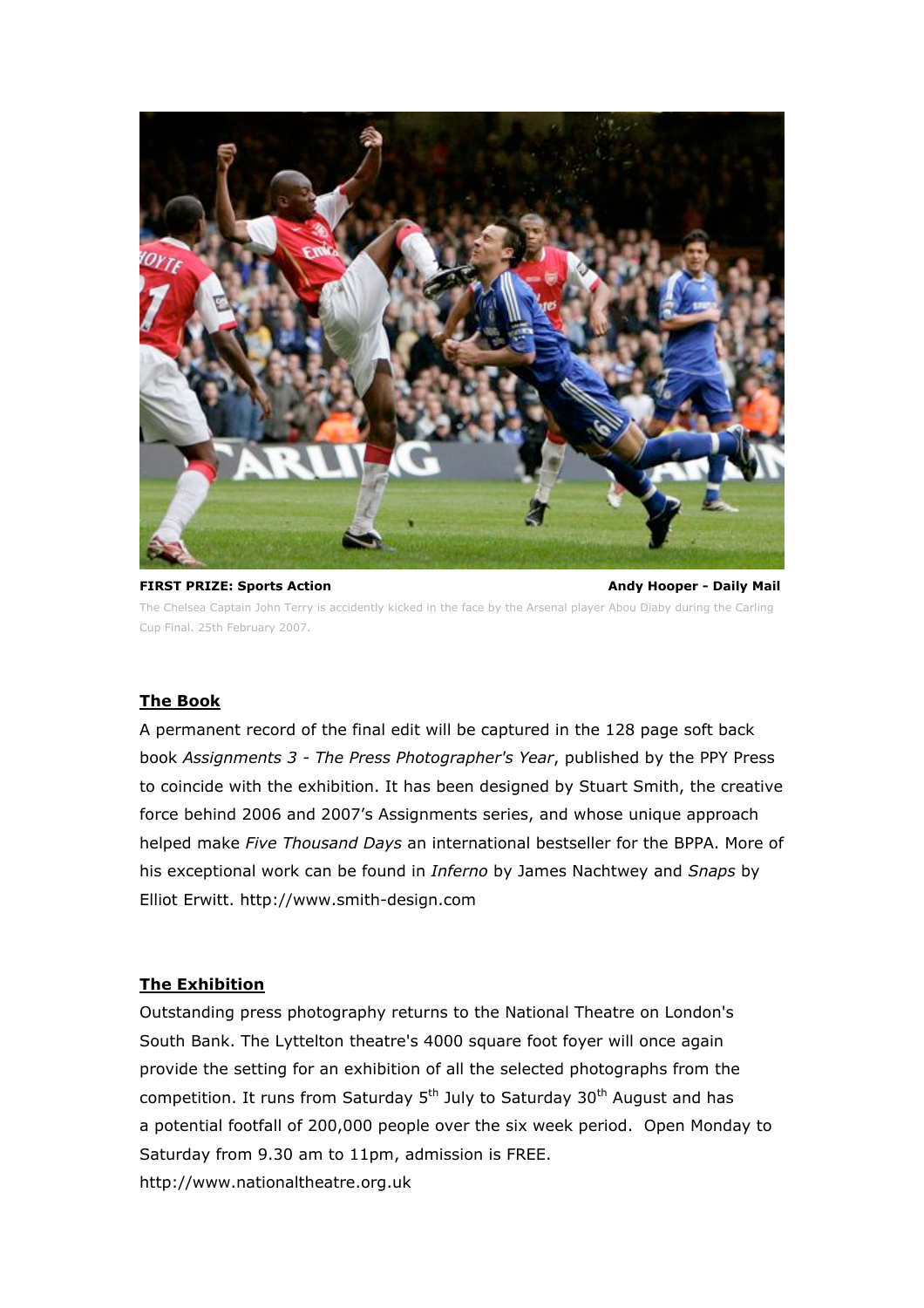

**FIRST PRIZE: Portraits Charles McQuillan – Pacemaker Press**

The "Sky Blue" supporter The Rev. Ian Paisley pictured at the Ballymena Showground as he canvassed for votes before the Ballymena United versus Linfield Irish Cup game as the elections loomed for the big Ballymena man. 3rd March 2007.

### **The Sponsors**

Canon is a world leader in imaging products and solutions for the digital home and office. Canon (UK) Ltd. is the UK marketing and sales operation for the US\$30 billion global company based in Tokyo, Japan. Through all of their sponsorship programmes they attempt to embody their 'You Can' message that embraces different ways of life and translates across many different cultural and language borders. http://www.canon.co.uk

### **Presented in association with**

The British Press Photographers' Association (BPPA) was founded in 1984 by UK press photographers and promotes and inspires the highest ethical, technical and creative standards within the profession, and to raise awareness and appreciation of their industry outside it. Counting among its membership many of the country's leading photographers, on assignment in every corner of the globe, the BPPA truly represents the broadest selection of newspaper, magazine and agency photographers in the UK today. All members of the BPPA were able to enter the competition for free. http://www.thebppa.com